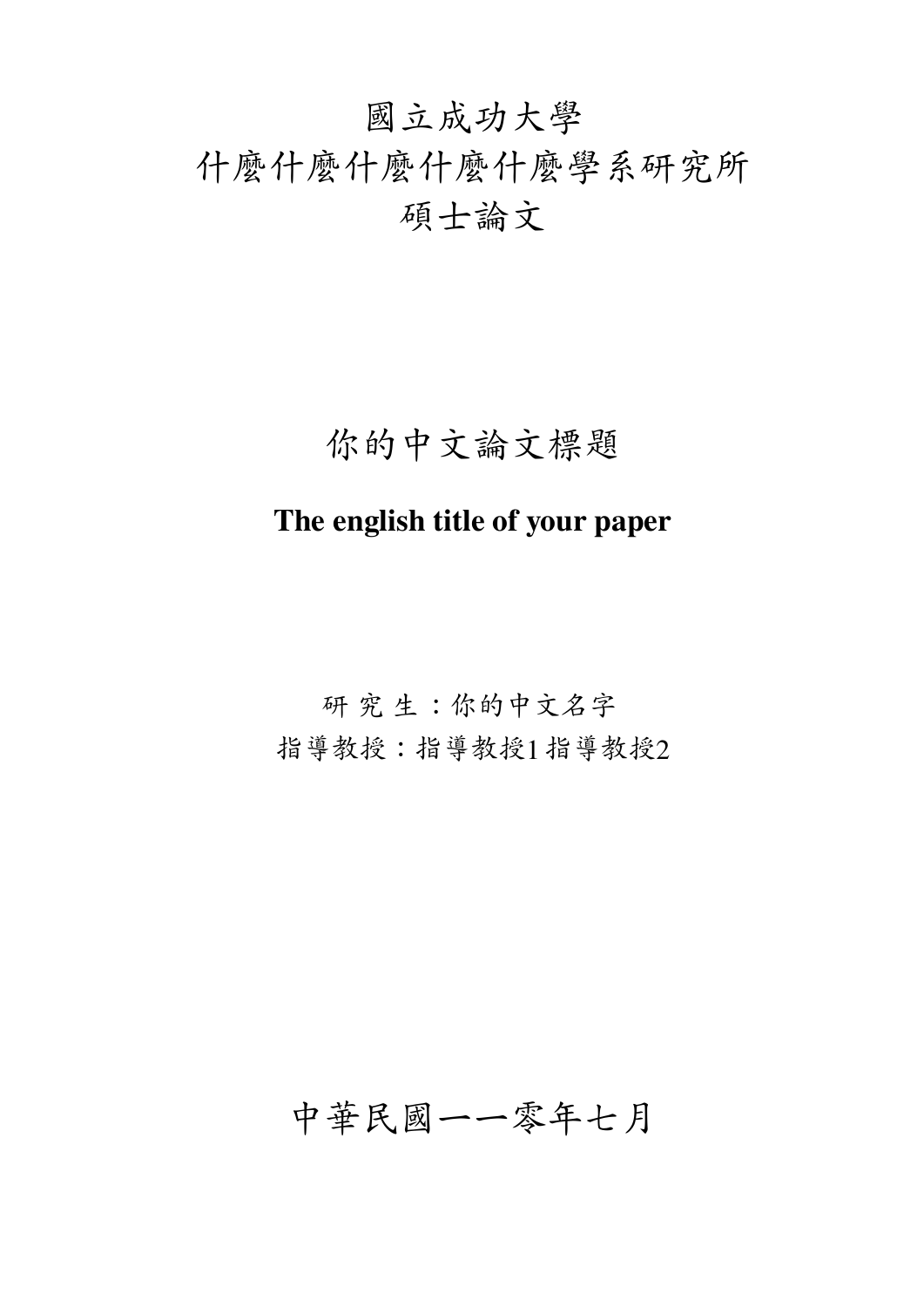### 你的中文論文標<sup>題</sup>

<span id="page-1-0"></span>你的中文名字\* 指導教授1<sup>[†](#page-0-0)</sup> 指導教授2<sup>†</sup>

<sup>國</sup>立成功大學什麼什麼什麼什麼學系

#### <sup>摘</sup>要

本研究之目的...

<sup>關</sup>鍵字: <sup>關</sup>鍵字、關鍵字、關鍵字、關鍵<sup>字</sup>

<sup>∗</sup>學生 †指導教授 †指導教授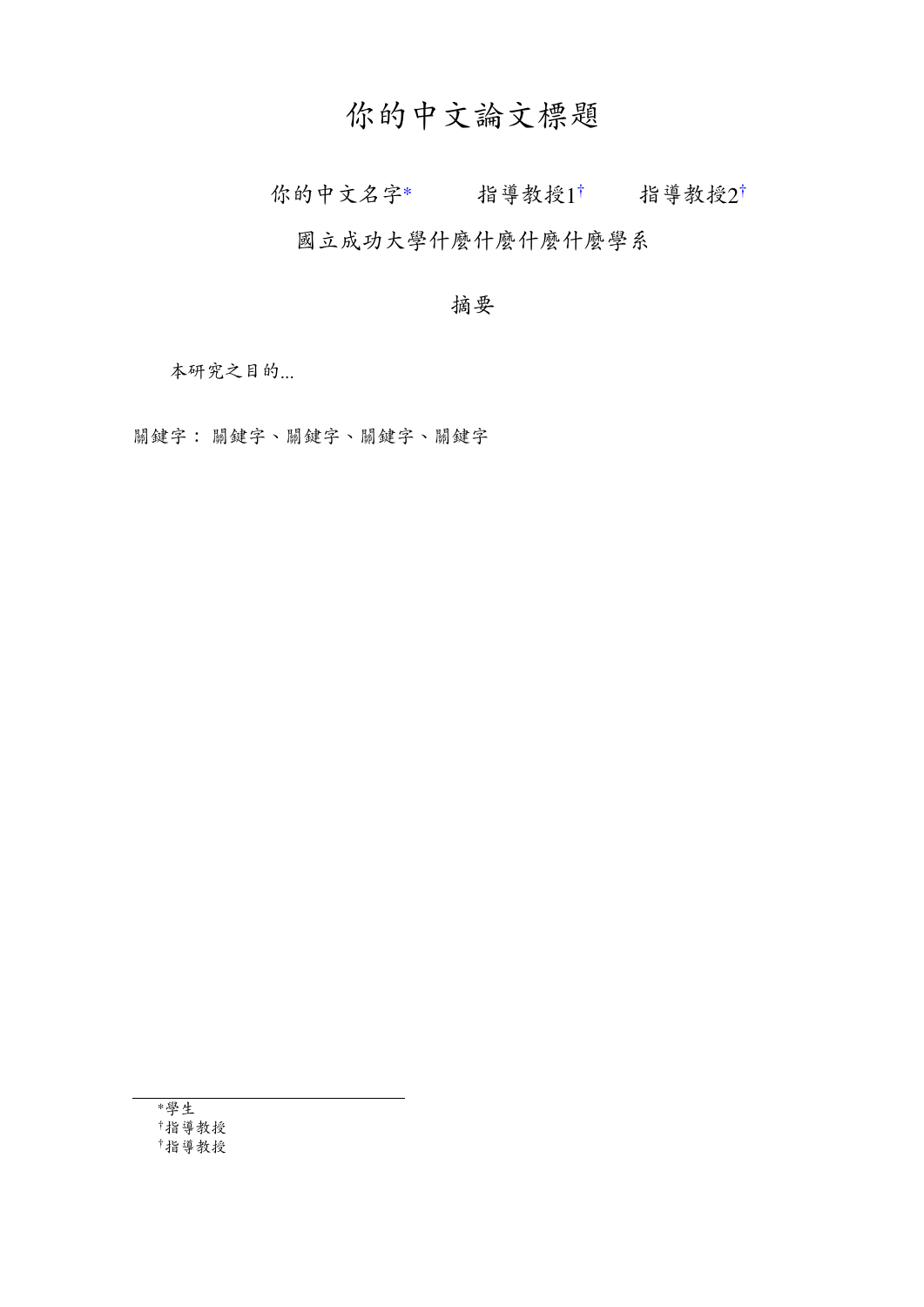#### **The english title of your paper**

<span id="page-2-0"></span>Author: Your name in english[∗](#page-0-0) Advisor: advisor1[†](#page-0-0) advisor2[†](#page-0-0) Department of what you are studying National Cheng Kung University

#### **SUMMARY**

Write down your summary of this paper here...

**Keywords**:Keyword1, Keyword2, Keyword3, Keyword4

<sup>∗</sup>Student

†Advisor

<sup>†</sup>Advisor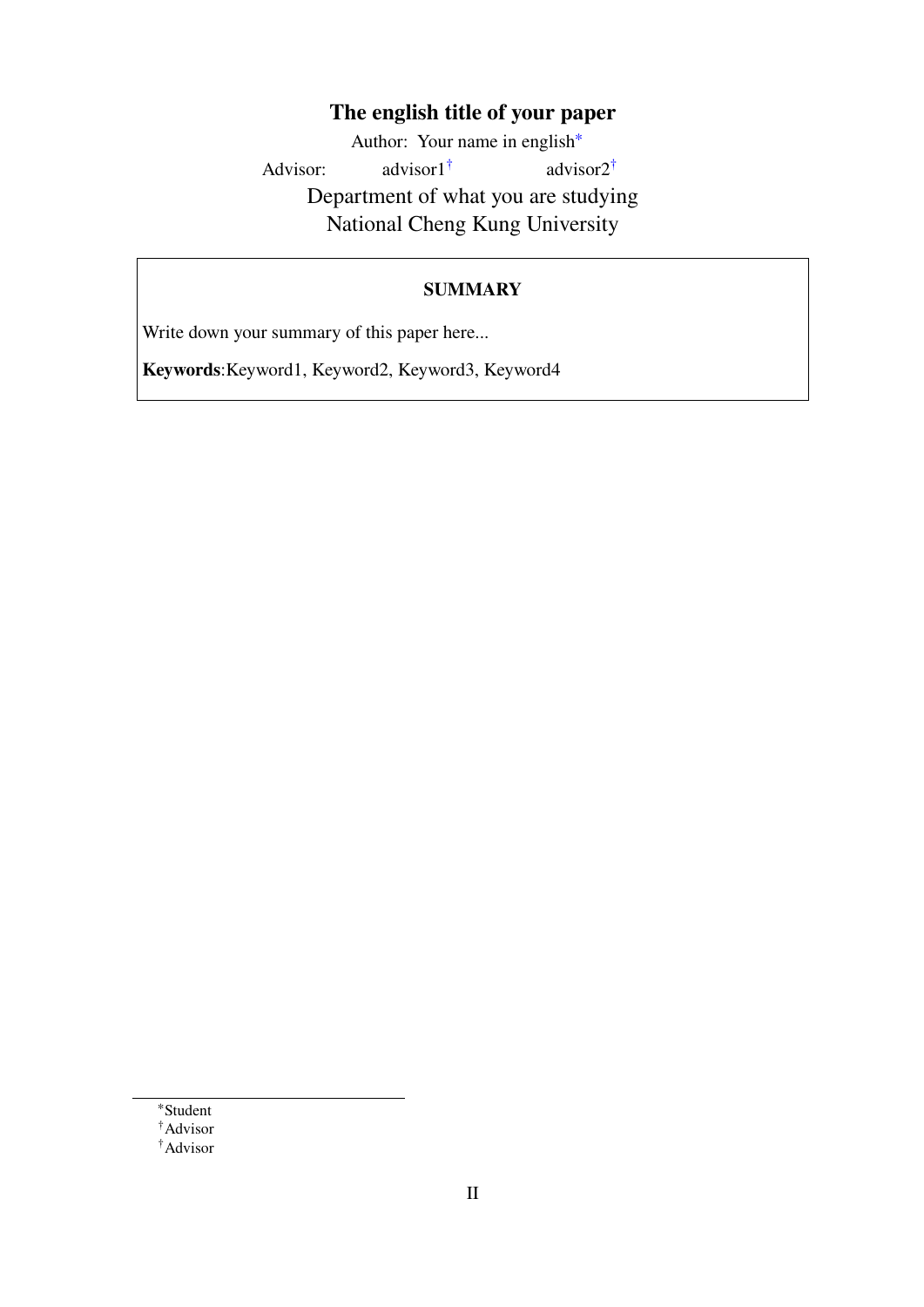#### **INTRODUCTION**

The study on...

#### **MATERIALS AND METHODS**

There are...

#### **RESULTS AND DISCUSSION**

The results...

#### **CONCLUSION**

The topics discussed...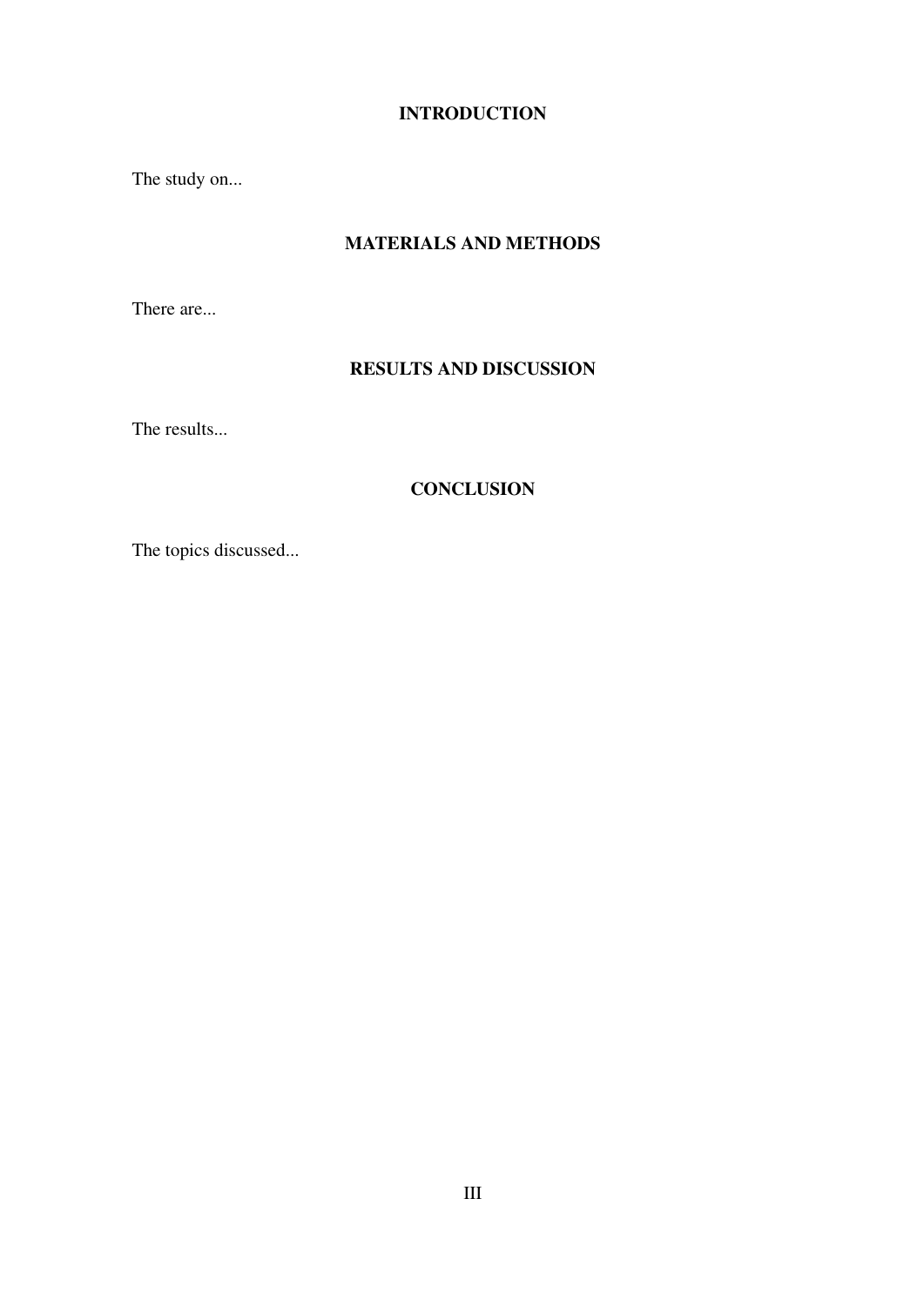<span id="page-4-0"></span><sup>在</sup>這裡寫下你的致謝詞吧。

研究生 XXX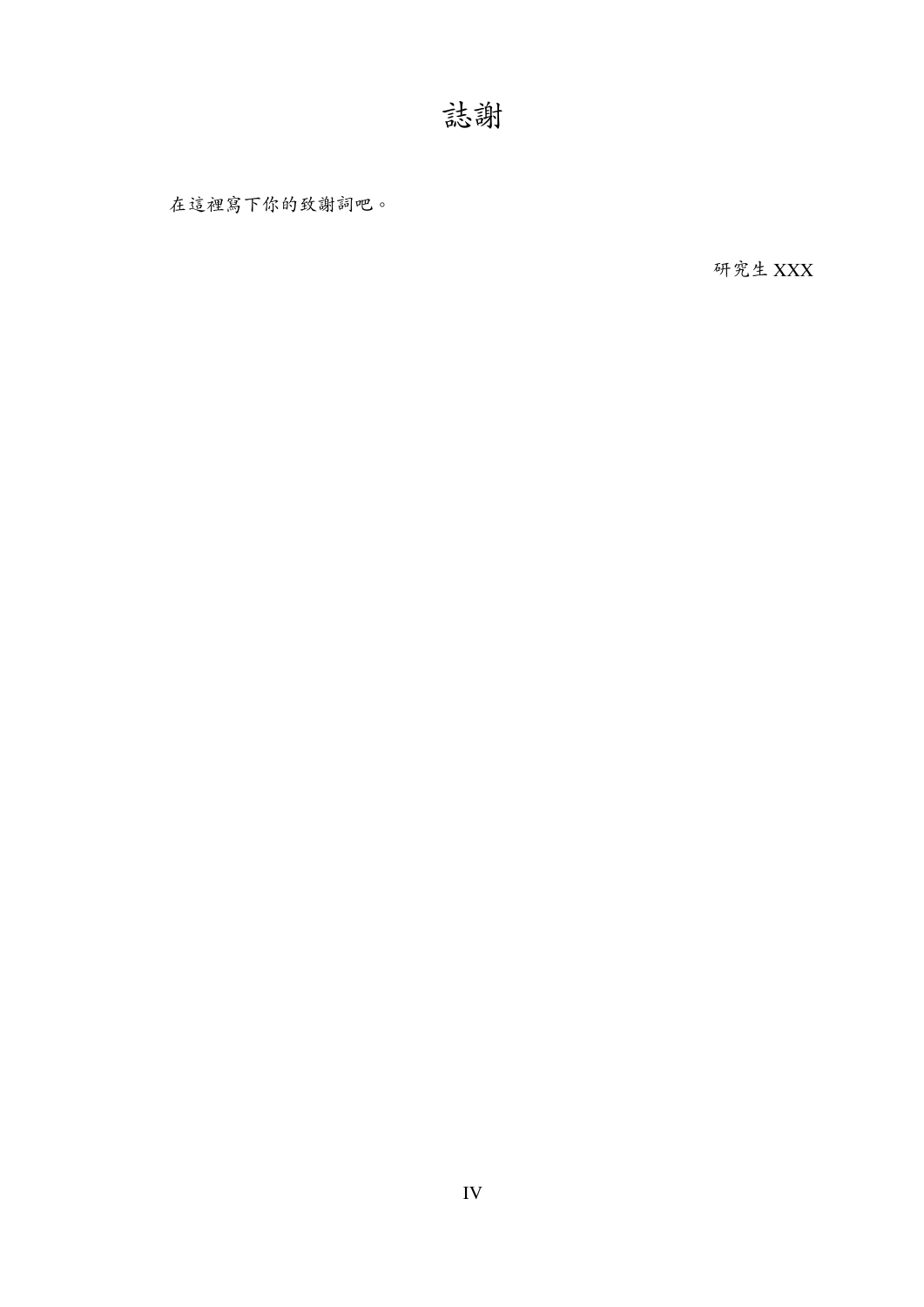

<span id="page-5-0"></span>

|              | IV             |
|--------------|----------------|
| $\mathbf{V}$ |                |
|              |                |
|              |                |
|              | X              |
|              | $\overline{1}$ |
|              |                |
|              | $\overline{1}$ |
|              | $\mathbf{1}$   |
|              | 2              |
|              | $\overline{2}$ |
| $2-2.$       | $\overline{2}$ |
|              | $\overline{2}$ |
| $2 - 3$ .    | 2              |
|              | $\overline{2}$ |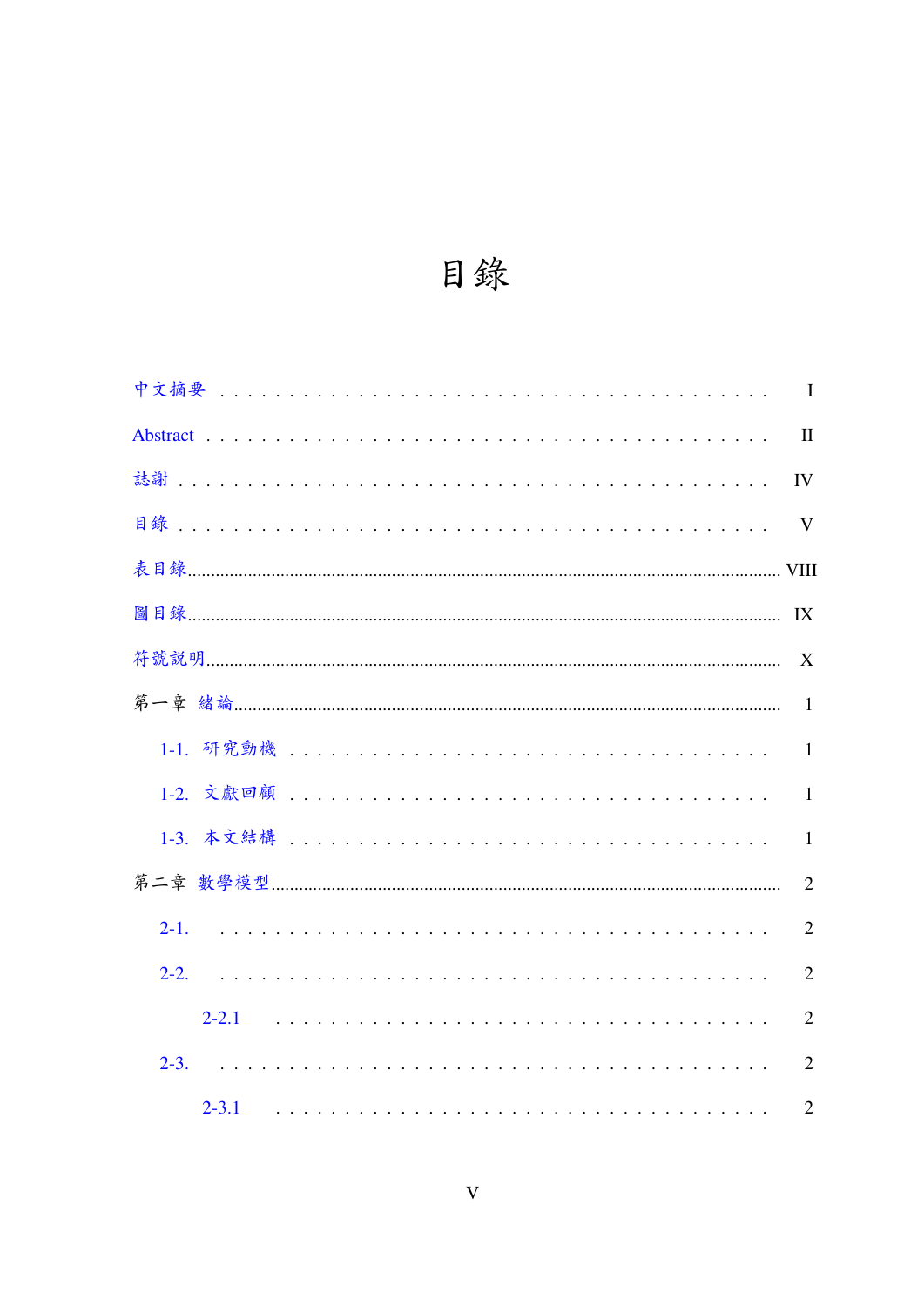|           | $2 - 3.2$ | $\overline{2}$ |
|-----------|-----------|----------------|
|           |           | 3              |
| $3-1.$    |           | 3              |
| $3-2.$    |           | $\overline{3}$ |
|           |           | 3              |
| $3-3.$    |           | $\overline{3}$ |
|           | $3 - 3.1$ | 3              |
|           | $3 - 3.2$ | $\overline{3}$ |
|           |           | $\overline{4}$ |
| $4-1.$    |           | $\overline{4}$ |
| $4-2.$    |           | $\overline{4}$ |
|           |           | $\overline{4}$ |
| $4 - 3$ . |           | $\overline{4}$ |
|           | $4 - 3.1$ | $\overline{4}$ |
|           | $4 - 3.2$ | $\overline{4}$ |
|           |           | 5              |
| $5-1.$    |           | 5              |
| $5-2.$    |           | 5              |
|           | $5 - 2.1$ | 5              |
| $5-3.$    |           | 5              |
|           | $5 - 3.1$ | 5              |
|           | $5 - 3.2$ | 5              |
|           |           | 6              |
| $6-1.$    |           | 6              |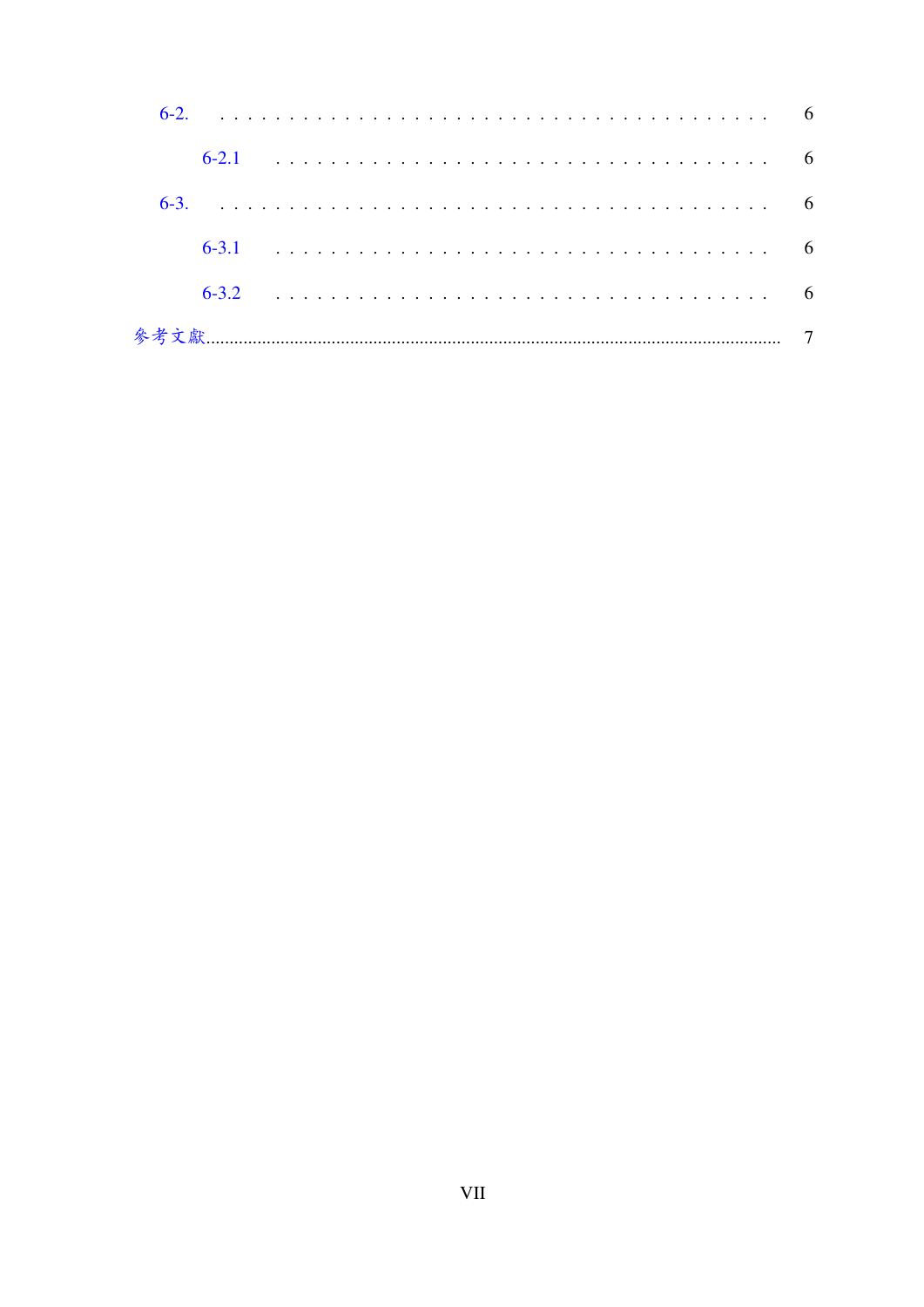# <span id="page-8-0"></span><sup>表</sup>目錄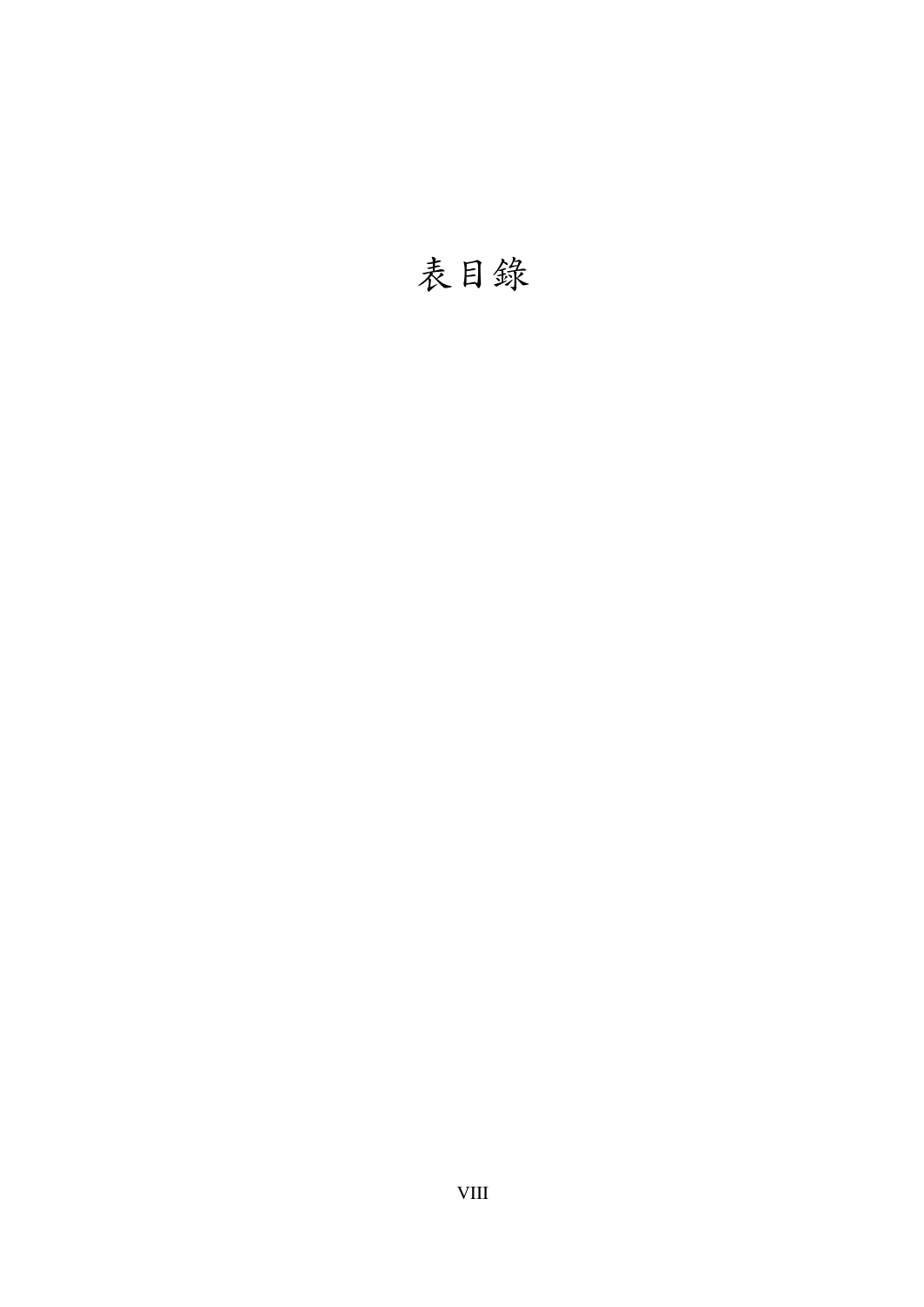<span id="page-9-0"></span>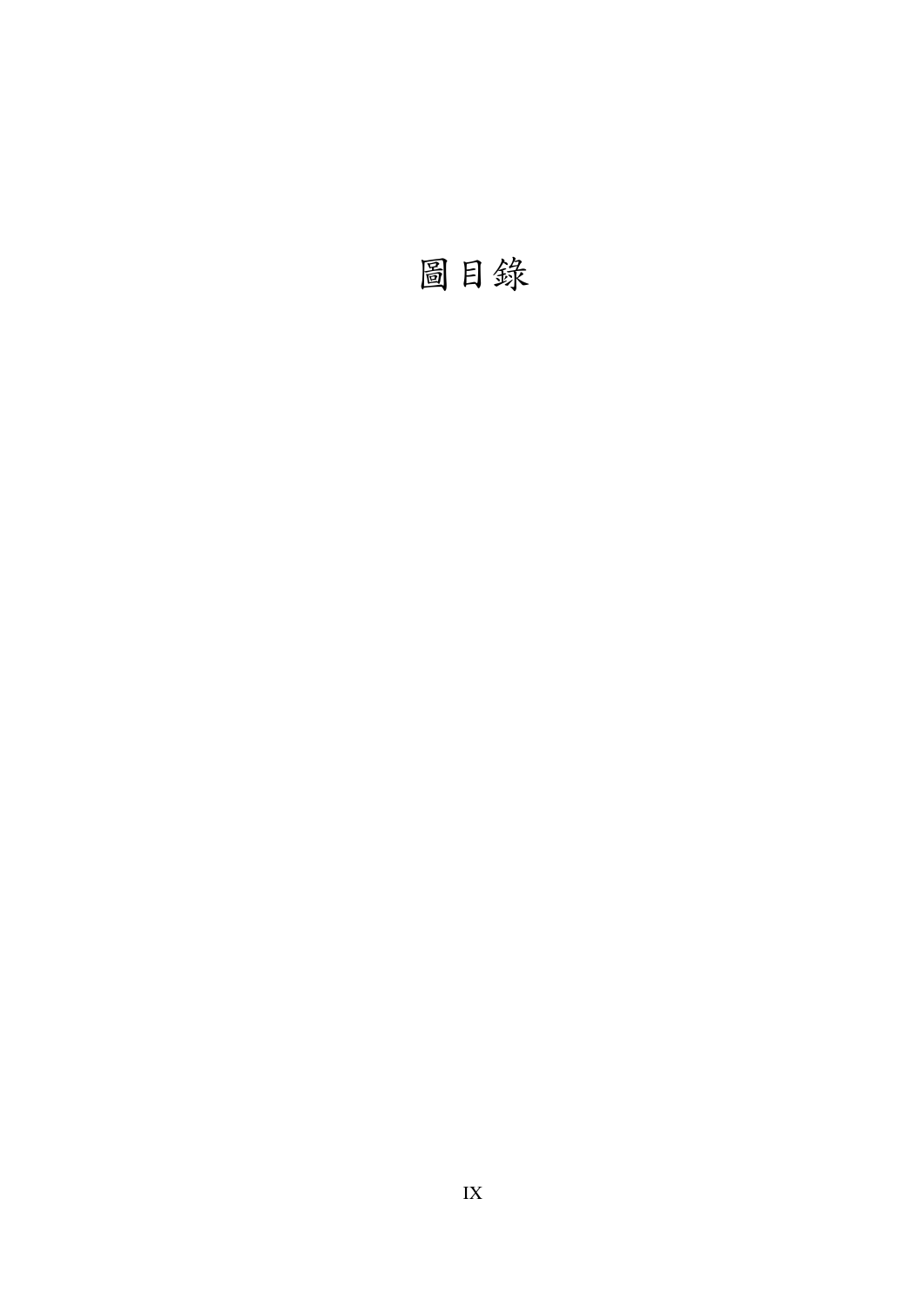# 符號說明

<span id="page-10-0"></span>入射波之波幅  $\rm{a}$ 

排水體積  $\boldsymbol{\nabla}$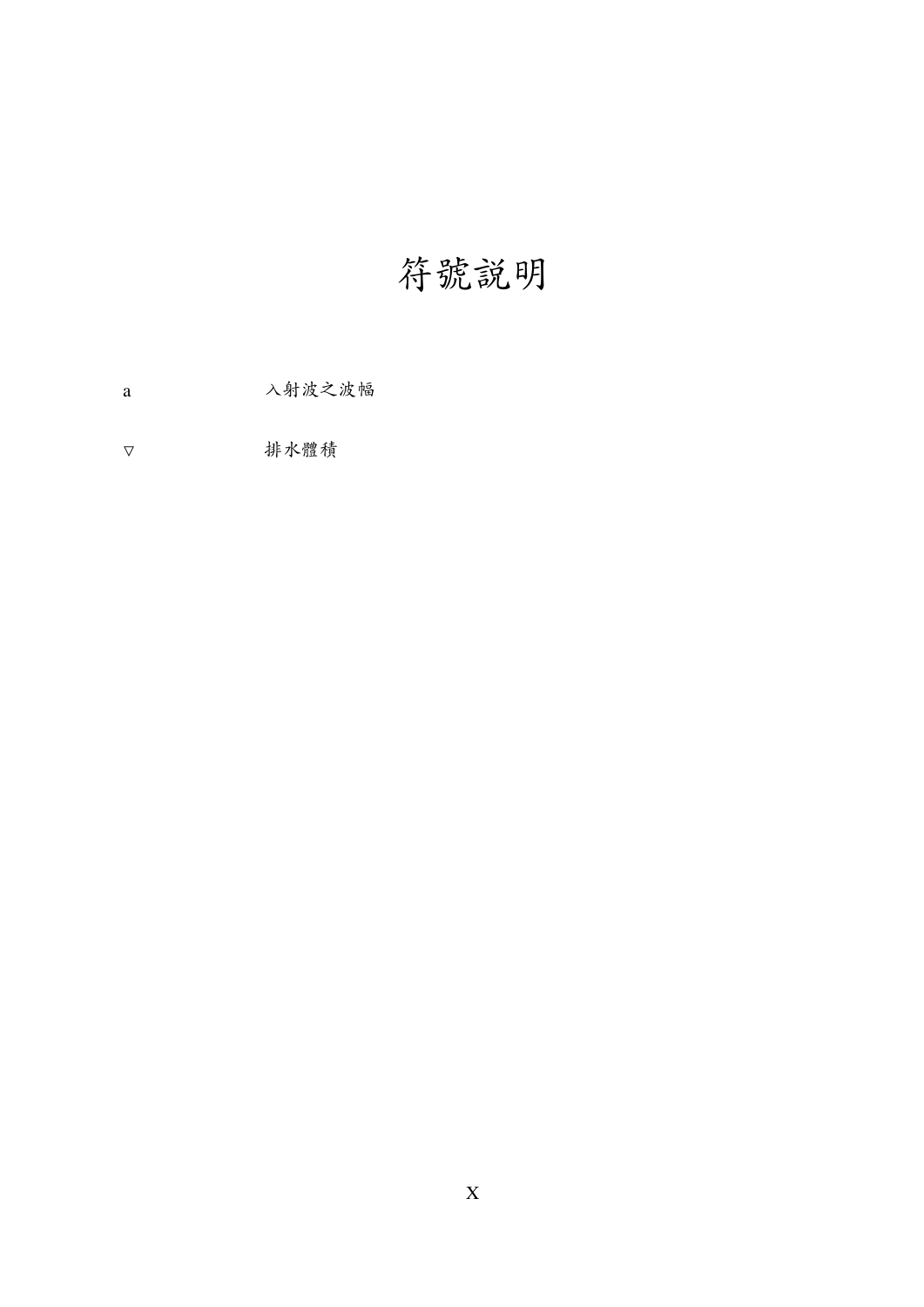### 第一章 緒論

- <span id="page-11-1"></span><span id="page-11-0"></span>**1-1.** 研究動機
- <span id="page-11-2"></span>**1-2.** 文獻回顧
- <span id="page-11-3"></span>**1-3.** 本文結<sup>構</sup>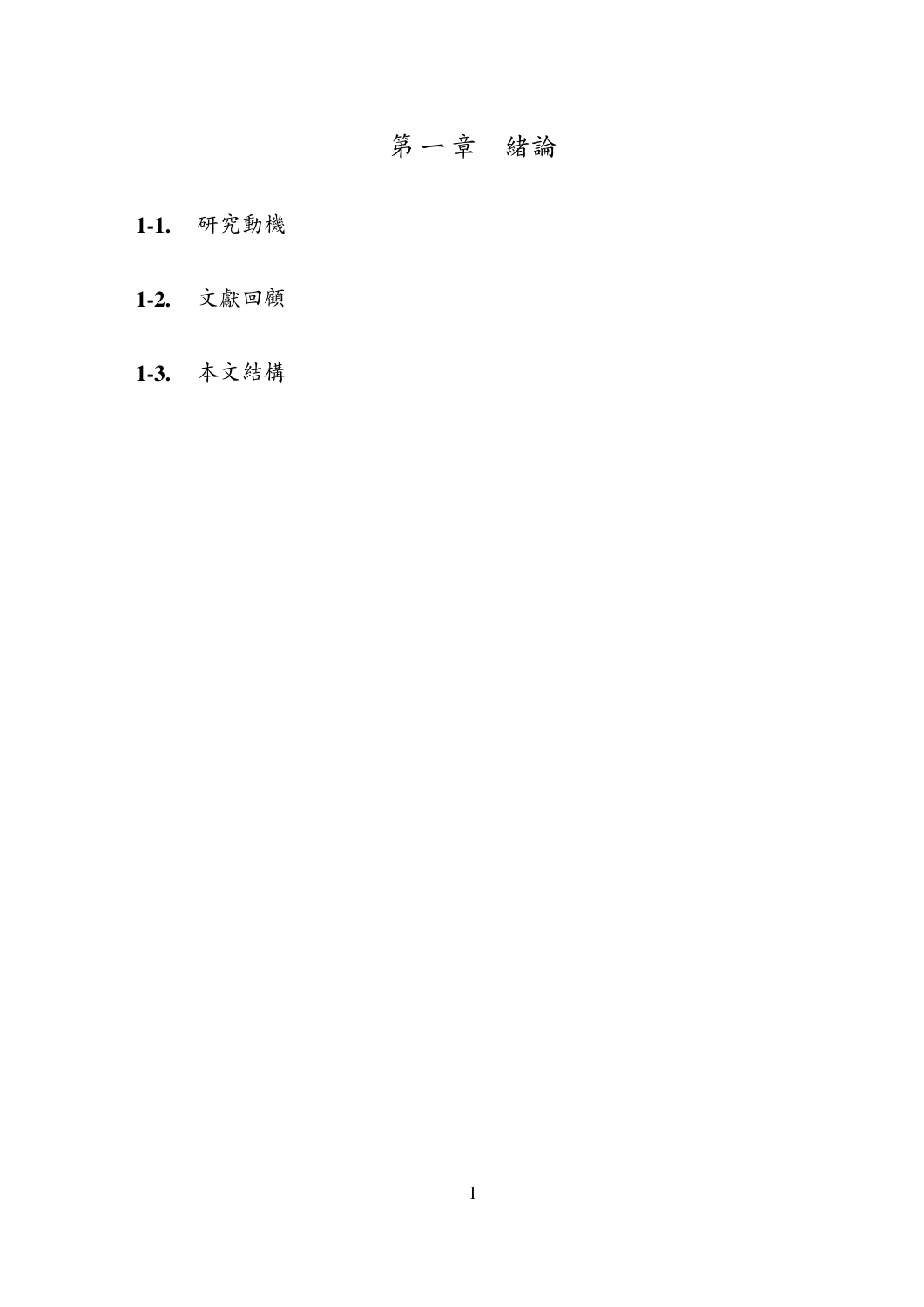## 第二章 數學模型

<span id="page-12-6"></span><span id="page-12-5"></span><span id="page-12-4"></span><span id="page-12-3"></span><span id="page-12-2"></span><span id="page-12-1"></span><span id="page-12-0"></span>

| $2 - 1.$  |  |  |
|-----------|--|--|
| $2 - 2.$  |  |  |
| $2 - 2.1$ |  |  |
| $2 - 3$ . |  |  |
| $2 - 3.1$ |  |  |
| $2 - 3.2$ |  |  |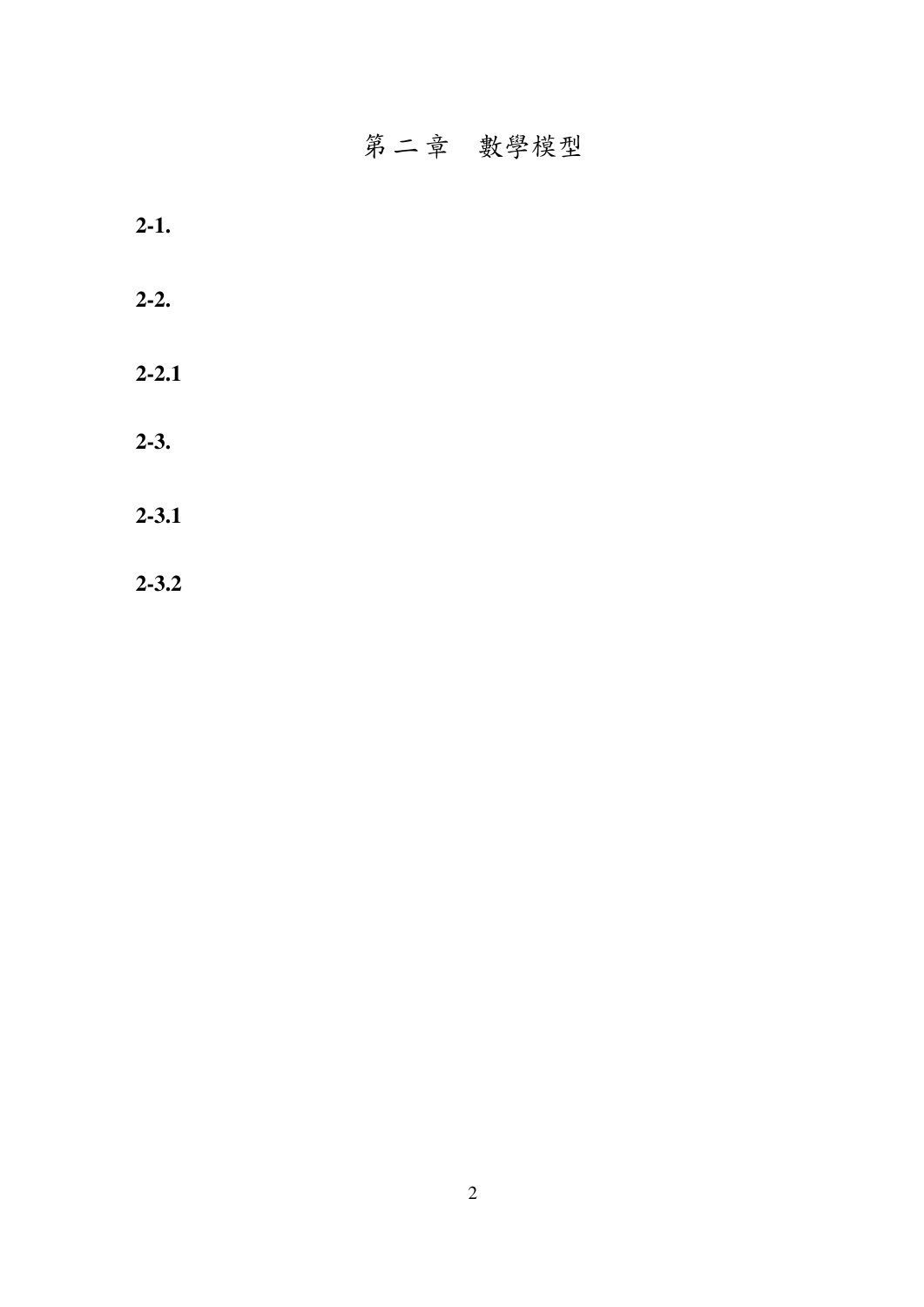### 第三章 實驗結果

<span id="page-13-6"></span><span id="page-13-5"></span><span id="page-13-4"></span><span id="page-13-3"></span><span id="page-13-2"></span><span id="page-13-1"></span><span id="page-13-0"></span>

| $3-1.$    |  |  |
|-----------|--|--|
| $3-2.$    |  |  |
| $3 - 2.1$ |  |  |
| $3 - 3.$  |  |  |
| $3 - 3.1$ |  |  |
| $3 - 3.2$ |  |  |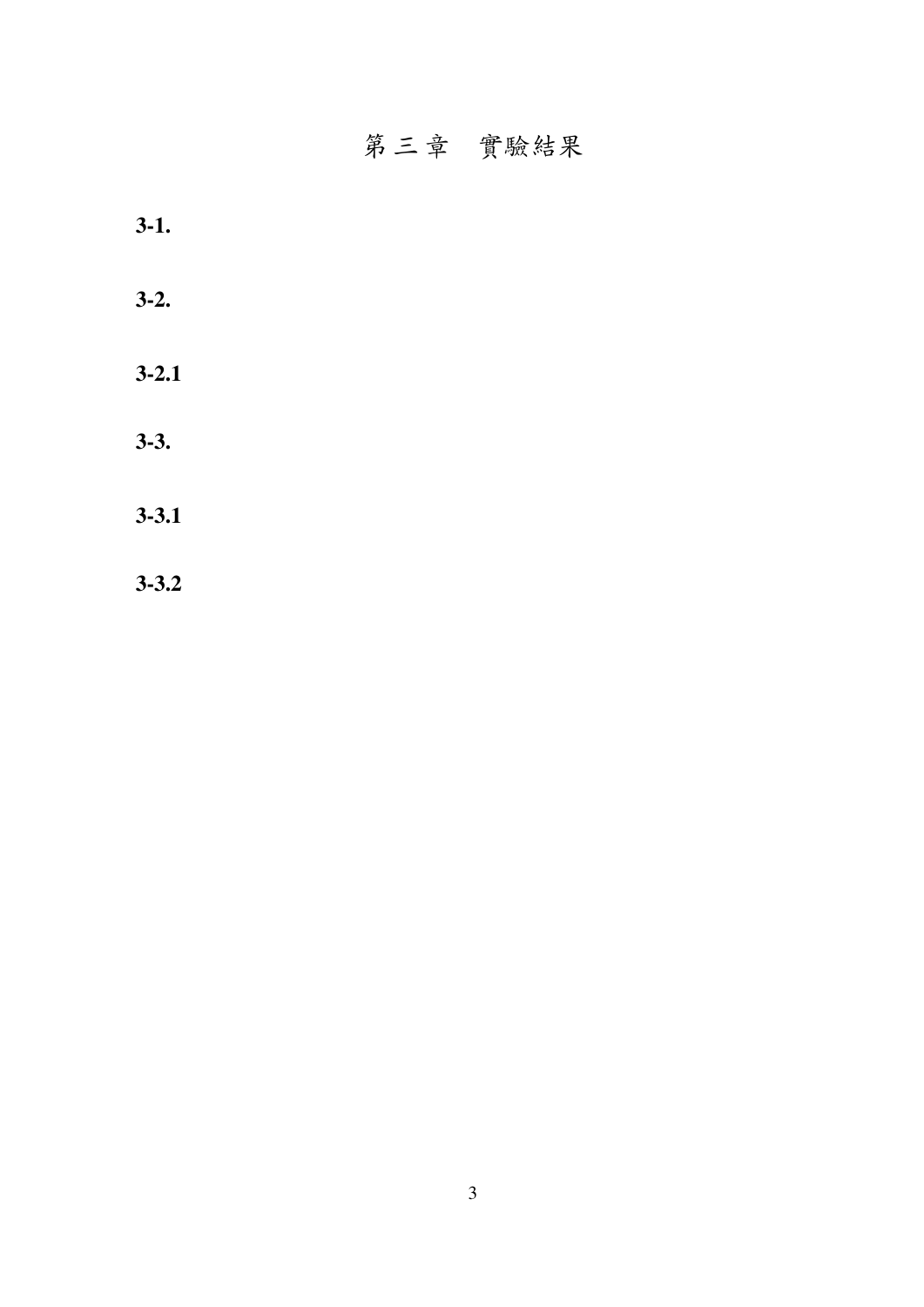### 第 四 章 時程模擬方法

<span id="page-14-6"></span><span id="page-14-5"></span><span id="page-14-4"></span><span id="page-14-3"></span><span id="page-14-2"></span><span id="page-14-1"></span><span id="page-14-0"></span>

| $4-1.$    |  |  |  |
|-----------|--|--|--|
| $4-2.$    |  |  |  |
| $4 - 2.1$ |  |  |  |
| $4-3.$    |  |  |  |
| $4 - 3.1$ |  |  |  |
| $4 - 3.2$ |  |  |  |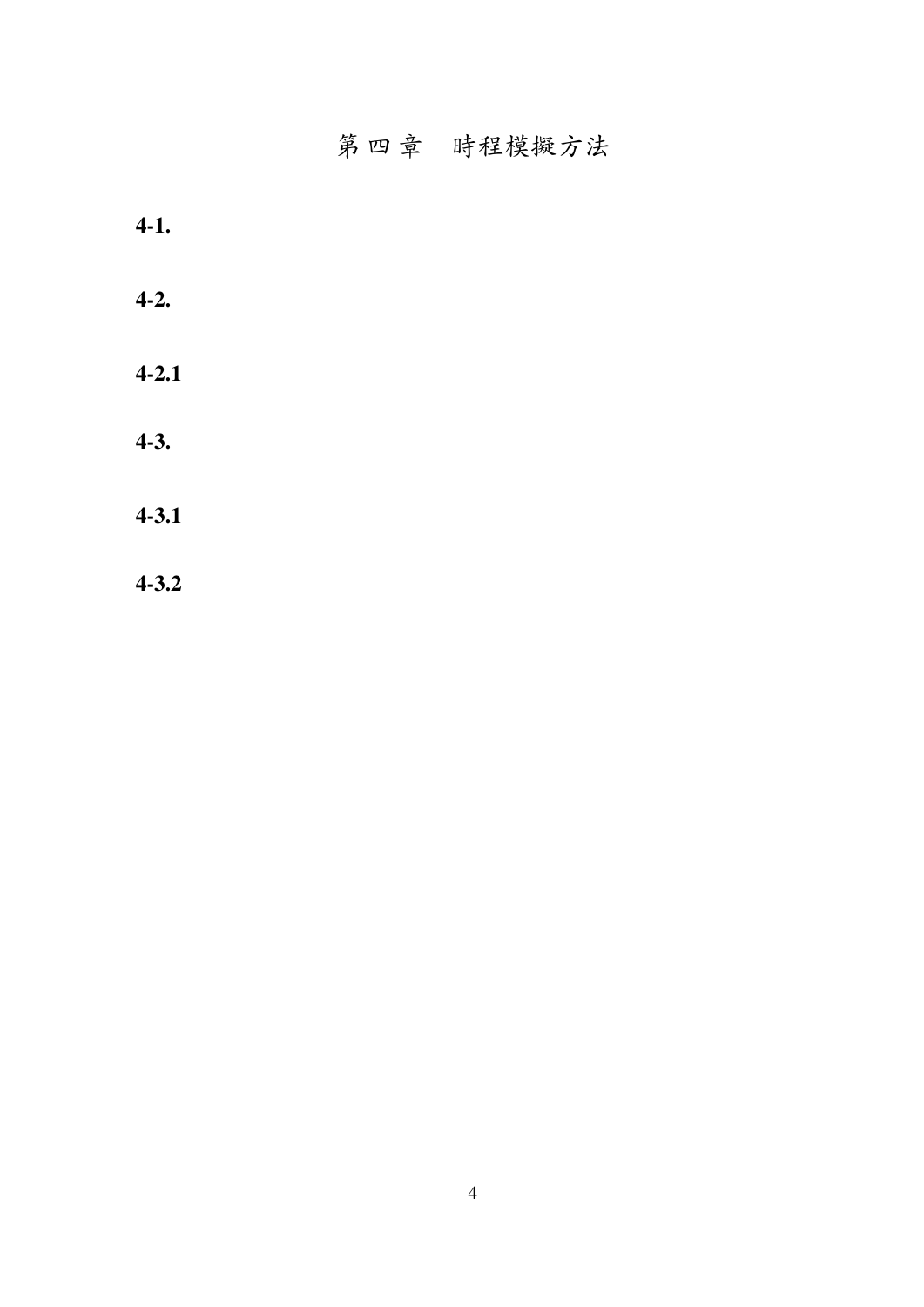### 第五章 結果及討論

<span id="page-15-6"></span><span id="page-15-5"></span><span id="page-15-4"></span><span id="page-15-3"></span><span id="page-15-2"></span><span id="page-15-1"></span><span id="page-15-0"></span>

| $5-1.$    |  |  |
|-----------|--|--|
| $5-2.$    |  |  |
| $5 - 2.1$ |  |  |
| $5-3.$    |  |  |
| $5 - 3.1$ |  |  |
| $5 - 3.2$ |  |  |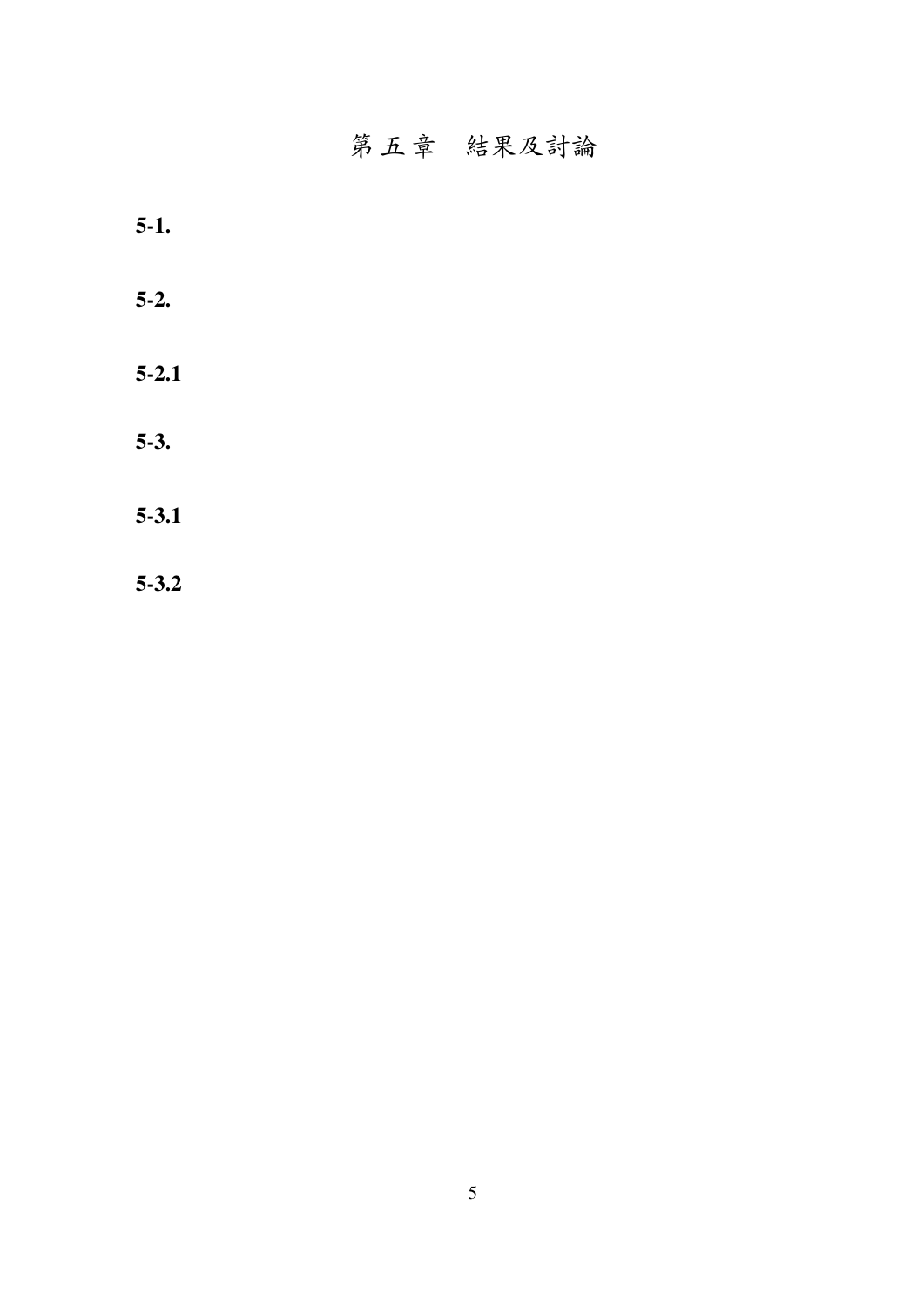### 第六章 建議與未來展望

<span id="page-16-6"></span><span id="page-16-5"></span><span id="page-16-4"></span><span id="page-16-3"></span><span id="page-16-2"></span><span id="page-16-1"></span><span id="page-16-0"></span>

| $6-1.$    |  |  |  |
|-----------|--|--|--|
| $6-2.$    |  |  |  |
| $6 - 2.1$ |  |  |  |
| $6-3.$    |  |  |  |
| $6 - 3.1$ |  |  |  |
| $6 - 3.2$ |  |  |  |